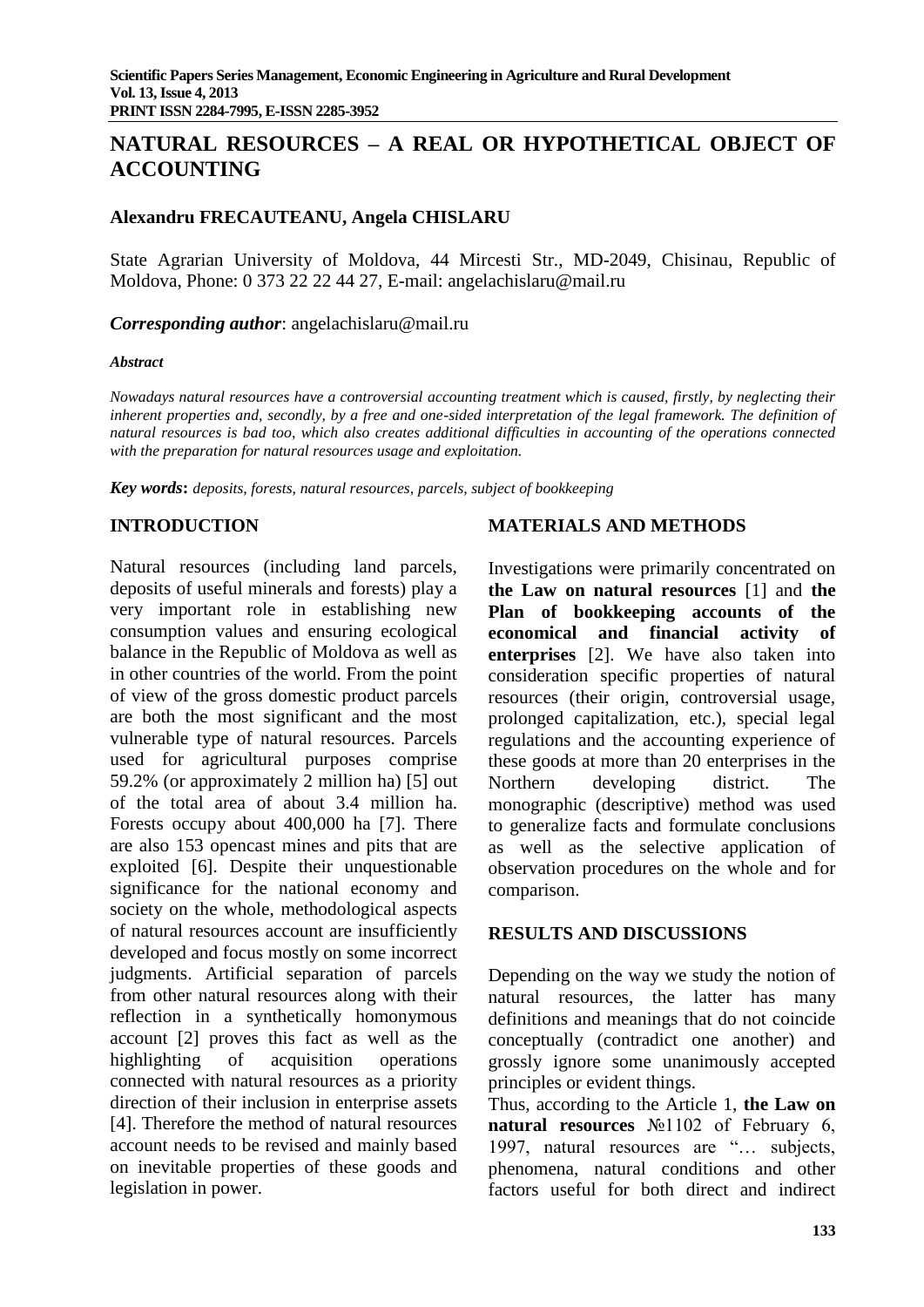consumption in the past, present and future that are valuable for consumers and contribute to the development of material and spiritual goods". Further we specify that natural resources are used as means of work, sources of energy, raw materials and stuff, as objects of consumption and recreation, etc. Finally, the Appendix 1 of the above mentioned law contains the classification of natural resources which include 5 types of renewable resources. The following components of the environment belong to the renewable resources: land, forests, phreatic and ground water, rivers, lakes, reservoirs, canals, flora and fauna. There are two types of non-renewable resources: the first type is represented by oil, natural and condensed gases and the second one includes useful mineral substances. It should be also mentioned that one of the extremely important renewable natural resources is the air which is over the country's territory. Although the above mentioned appendix does not include this natural resource, its existence and importance explicitly result from Article 21 "*Objects of payment*".

Though, to our mind, the definition of natural resources written above is disputable, contains useless specifications and passes over in silence some fundamental properties of these goods. To be more precise, we should mention the following circumstances:

First of all, the syntagma "*other factors*" with all adjacent explanations concerning their value, destination and a long period of use by human beings is too vague and depending on the study object or purpose can imply some goods that have no relation to the natural resources (for example, various palaces, castles and other historical buildings; certain pictures, sculptures and other works of art; literary heritage of famous writers and poets; the Panama and Suez Canals; botanical gardens, etc.), though it fully correlates with the requirements of their identification;

• Secondly, natural conditions (of a steppe, forest steppe or the subtropical zone) and the phenomena that take place in the nature (torrential rains, sand or dust storms, droughts, blizzards, hail, floods, alternation of

seasons, etc.) cannot be equated with natural resources (i.e. land, forest, water, air, etc. assets). It is rather an interaction result of various types of resources and climate factors influenced by irreversible global changes that occur on our planet because of both objective reasons and as a result of destructive economic activity of the human society;

 Thirdly, all natural resources are limited and there are no real possibilities to extend them. For instance, if the production of consumer commodities is constantly growing in the world, exploited natural resources, on the contrary, either decrease in an absolute progression or it is difficult to get them and they are of poorer quality, or their quantity is being reduced in comparison with the population of our planet and global economy, etc. The example of fresh water is very persuasive here. Though, it is a renewable resource, the nature's capacity to renew water resources is limited. Thus, the global volume of fresh water is about 200 thousand cubic kilometres. At first sight, it may seem this is an enormous reserve and nobody should worry about it. The reality, though, is not so bright. If we take into consideration that the population of our planet is actually about 7 billion people and the number of domestic animals has reached 150 billion, it is evident that the total ecological impact of these factors (increased meat consumption, enlarged capacities of bottled water production, etc.) will become a prime mover of the water crisis in the near future;

Fourthly, the capacity of natural resources to be used by men or the degree of their usefulness doesn't have an absolute (universal) character and it is influenced by technical and scientific progress, vital necessities of the modern society as well as the substantial importance of some distinct types of resources or their conditions of existence. For example, sand soils that lack available water resources actually have no value for farmers. The same thing happens when deposits of mineral resources cannot be actively exploited in order to identify industrial reserves of useful materials because the state budget or economic agents lack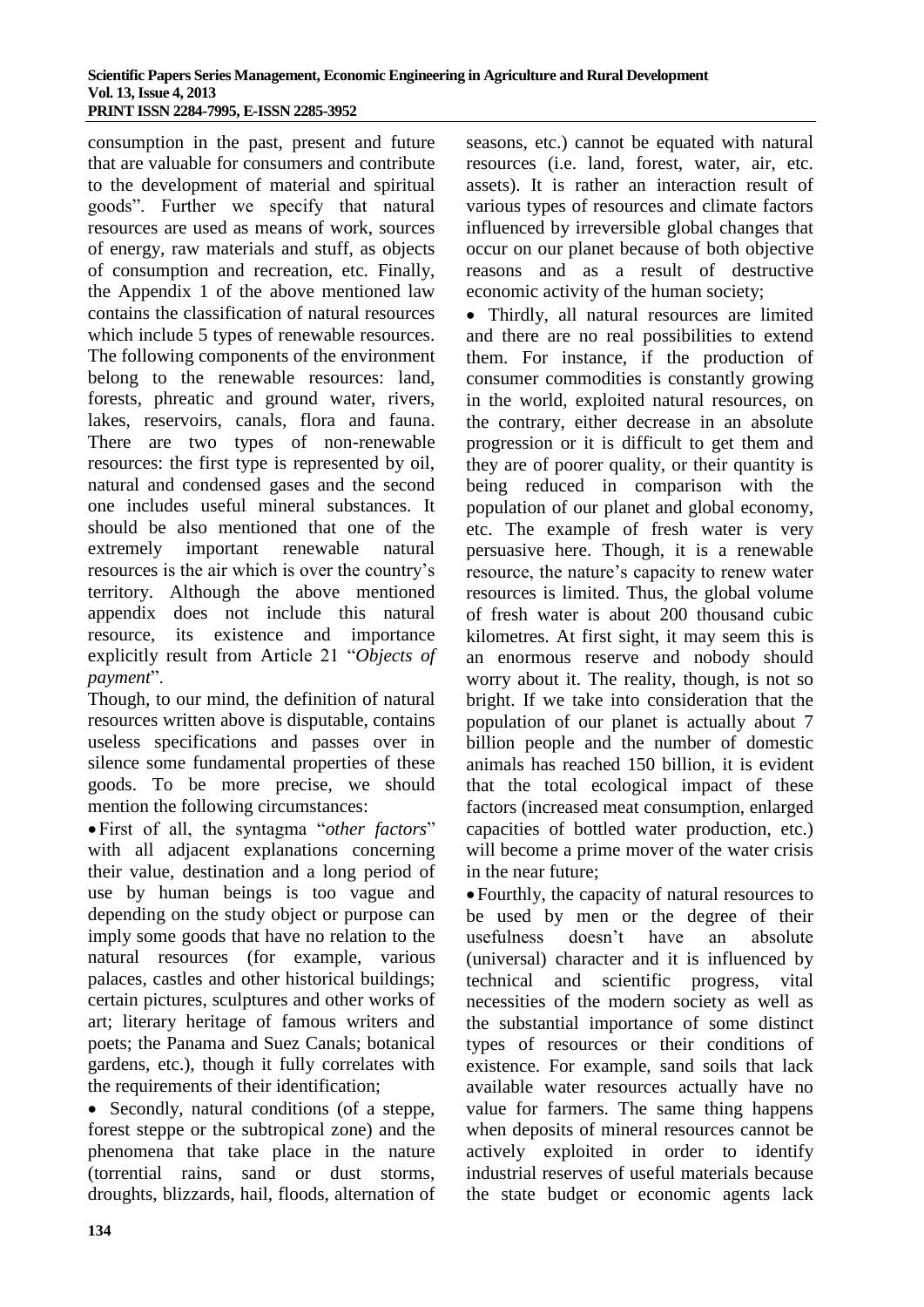financing. Moreover, sometimes certain natural resources (for example, water) degenerate rapidly from a favourable factor into a destructive danger that leads to the destruction of fields, decay of residential buildings, loss of domestic animals and even to the death of people. Such unwelcome phenomena periodically occur in the Russian Federation, China, India and other countries of the world. In the Republic of Moldova bad floods of the Dniester and Prut Rivers were registered for the last time in summer 2010;

• Fifthly, as we know, natural resources were called in such a way not because they are found in nature's lap (which is often called "environment"), but, rather, because of their natural origin, that is they are formed and developed without the interference of human beings, as a consequence of some long physical, chemical and biological processes (transformations). For example, water power or recycling plants are also situated in nature's lap (at rivers or near deposits of useful mineral resources), but nobody dares to associate them with natural resources. Thus, we may conclude that if an economic agent establishes some objects for sustainable usage (for example, he or she settles a lake or plants a forest) on the owned or occupied territory which don't substantially differ (as to their external appearance and functionality)from traditional natural resources of the same type (that is, from a lake or forest that is managed by a silvicultural enterprise), then the given objects should be viewed as fixed assets rather than natural resources (that is, as a hydrotehnical construction or a plantation of perennial plants in our case). The above mentioned conclusion is also conditioned by the necessity to follow the principle that the contents prevails over the form. This principle states that any bookkeeping element (including the goods that pretend to be natural resources, but they are actually the result of human activity) must be reflected in records, first of all, in accordance with its real origin and primary economic relations, and after that we should take into consideration legal aspects that have been documentarily improved.

In some cases the classification of natural resources found in article 3-5 of the homonymous law may be useful to correctly organize the records. Thus, as it is mentioned above, natural resources are divided into renewable and non-renewable resources depending on their ability to regenerate during the period that is rational from the economic point of view. As non-renewable resources are mined from exploited deposits, their quantity is reduced every year and there appear ascending problems for future generations, because they can renew on their own. Therefore, mining of the mentioned resources should be strictly accompanied by the improvement of their use efficiency and their gradual substitution with alternative materials that are cheaper and ecological.

Depending on their importance, natural resources are divided into national and local ones. The former are relevant for the entire society, the latter – only for a certain area. Nowadays, according to Appendix 2 of the homonymous law, the absolute majority of natural resources belong to the category of national natural resources, which indirectly means their limited volume and alarming status. Local natural resources comprise groundwater and largely spread solid minerals, such as clay, sand, gravel and limestone in case they are mined only for a single rural area, their annual volume doesn't exceed 500 cubic metres and they are extracted at the depth of no more than 2.5 metres.

Depending on their participation in the economic cycle, natural resources are divided into useful or exploited resources (those that are used in the production process or other types of activity), reserve resources (which will be used in the economic activity in the nearest future) and protected resources (which will never be used in the economic cycle, because this may lead to the ecological imbalance).

In order to correctly keep records of the operations associated with natural resources, it is important to follow some precautions of the homonymous law, such as: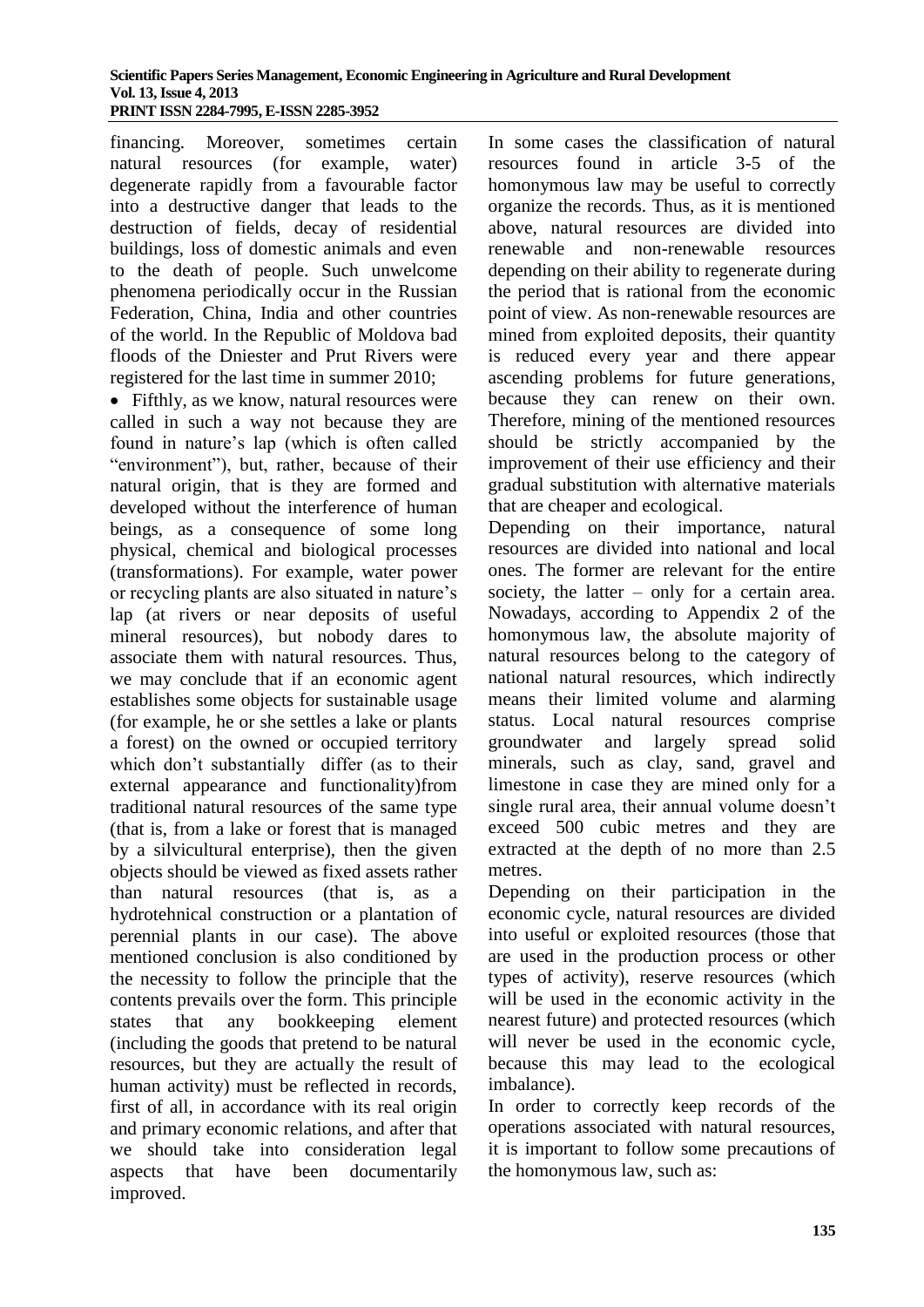national resources are publicly owned by the state;

• local resources are publicly owned by local administrative and territory units;

• the resources that are owned publicly can be only used for a certain period of time (occupation, concession) for an established sum of money. One has no right to sell or gage them;

 natural resources can be owned privately. However, the number of such resources should be limited: it is allowed only in the situations stated by relevant laws with a limited sphere of application.

The problem of natural resources structure is tangentially mentioned in **the Law on the environmental protection** [2]. Thus, article 4, paragraph (1) states that natural resources combine five constitutive elements: the soil, underground, water, flora and fauna, the air over the country's territory. As we see, the given classification of natural resources significantly differs from the classification provided in Appendix 1 of the homonymous law, though legal documents in both cases have been adopted by the Parliament of the Republic of Moldova with an interval of less than 4 years. We consider that the existing difference proves not so much the complexity of the problem (though one should not exclude it either) as the rush in which some laws are adopted, the superficial character of their examination by specialized committees or plenary sessions of the legislative body, etc. However, regardless the causes of the omitted inconsistency, the presence of such gaps influences negatively the accounting treatment of this type of assets.

Useful information regarding the structure, particularities and regulation method of the relations connected with the use of some distinct types of natural resources may be found in other niche laws (**Land Code, Forest Code, Underground Code,**etc). The generalization of fundamental principles of the six legal documents mentioned or examined above allows us to state the following:

 natural resources are all the goods and organisms whose appearance and evolution are not connected with people's activity. Therefore, they originally have neither the price nor the entry value;

• in the Republic of Moldova land is the principal and the most valuable natural resource that acts as a basic means of work for agricultural enterprises and an essential source of existence for the rural population;

• each of the other types of natural resources (water, forests, underground, etc.) also plays a special role for the national economy and the maintenance of ecological balance, each of them cannot be replaced with any other, it is exclusively owned by the society and its owners can do nothing but use it;

• the degree natural resources are prepared for being used varies depending on their type, location, beneficiaries' technical equipment, etc. Some natural resources (for example, soil and surface water) can be used as they are; no additional preparation procedures are needed. Other natural resources, on the contrary, cannot be used in their original state (for example, deposits of useful mineral resources). In this case, enterprises have to previously perform certain activities (geological research, construction of access paths, mining, transportation and storage of fertile soil, etc.) and, therefore, suffer significant expenses;

• the objects of long use created by men, that is as a result of economic activity of enterprises or citizens (for example, lakes, botanical gardens, forest belts to protect fields, forests planted on the private property, etc.). These objects do have their authentic price (value of entry) and, as a rule, are considered to be fixed assets.

Thus, we can state to what degree the actual accounting treatment of natural resources correlates with their economic essence, what drawbacks are observed and how they can be liquidated.

So, Paragraph 6 of **the National Accounting Standards 16** [2] specifies that natural resources are a natural part of material assets for a long run which have a certain natural deposit form of oil, gases, stones, wooden material, etc., mined (exploited) during a long period of time. Though, to our mind, this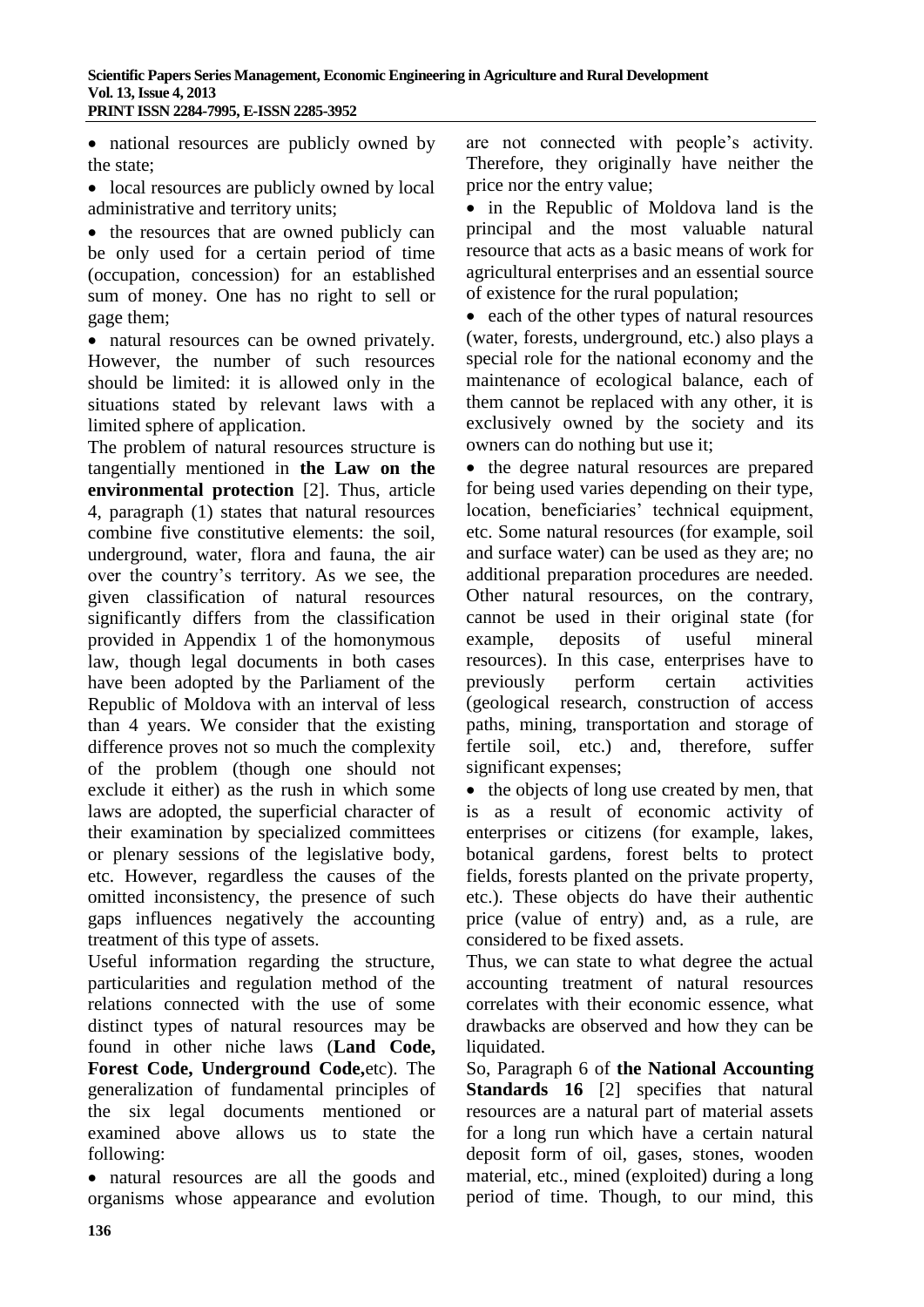definition is not good and this can be easily proved with the help of the following arguments:

a) Land parcels were illegally excluded from the structure of natural resources; we speak about the most important and valuable part of natural resources for the Republic of Moldova. The isolation of land parcels in a special (particular) type of real estate with its reflection in a synthetic distinct homonymous account (we are referring to **Account 122 "Parcels"**) has an artificial character; it is absolutely detached from reality and is not based on the professional reasoning. Moreover, the definition of parcels stated in this act of statements is not complete either, because it doesn't specify that these resources (as well as the other resources of the natural origin) are not the result of the human activity;

b) The word "*natural*" is repeated twice in the explanation of the given definition, though this insistence doesn't contribute to the more profound perception of the notion of natural resources. Rather, the abuse of this word only leads to the appearance of some additional uncertainties and confusions, most of all by inexperienced accountants. Therefore, we consider that the first word "*natural*" should be simply excluded, but in the second case the syntagma "*have a natural form*" should be substituted with the syntagma "*doesn't result from the working activity*". We should also take into consideration that when we develop and establish any definition, the corresponding notion (in this case we refer to the notion of natural resources) can never be explained by its own;

c) The enumeration of actual manifestation forms of natural resources is also pointless, because, firstly, we do not meet it in many other adjacent definitions (for example, fixed assets, material assets of long use, etc.), secondly, a part of provided examples is not characteristic to our country (for example, oil and gases) and, thirdly, the assignment of wood to the category of reserves which comprises forests is not correct and it neglects the fact that in reality (also according to **the Forest Code**) domestic forests represent mainly a community of trees and shrubs which are exclusively intended for the environmental protection and no way for the mass forest cutting that is later used for further activities or fire (as, for example, it happens in the Russian Federation, Brazil, Canada and other countries with huge territories of forest plantations). The syntagma "*during a long period of time*" that is used at the end of the definition is also useless. At the beginning of this definition one clearly reads that the given resources are some material assets of long use, and the latter, as it is indicated in the same paragraph 6 of the National Accounting Standards 16, have a service life of more than one year (that is during a long period of time);

d) The word "*mined*", which succeeds examples of nominated reserves in the given definition, makes us think that these reserves may be classified as natural resources only if they are in the process of mining (exploitation). In reality, though (also according to the Law on natural resources), there are reserved natural resources, that is the resources that have been found and evaluated qualitatively and quantitatively during some geologic researches, but they are not included in the economic cycle for a variety of reasons yet. Therefore, it would be more reasonable to add the following syntagma "*or that will be mined*" to the word "*mined*". At the same time one should take into account the fact that the verb "*to mine*" naturally correlates with such nouns as "*oil*", "*stone*", etc. and is no way associated with the noun "*wooden material*". As it is known, wood is not taken from forests in the process of forest management; it is harvested by regeneration, conservation, bush nursing, hygiene cuttings, etc. Therefore, the word "*mined*" from the definition of natural resources should be either substituted with another word (for example, "*exploited*") – with a broader meaning and able to correlate with all provided nouns, or supplied with an alternative verb which will refer to the noun "*wooden material*";

e) The same word "*mined*" from the definition of natural resources is followed by the word "*exploited*" that is written in